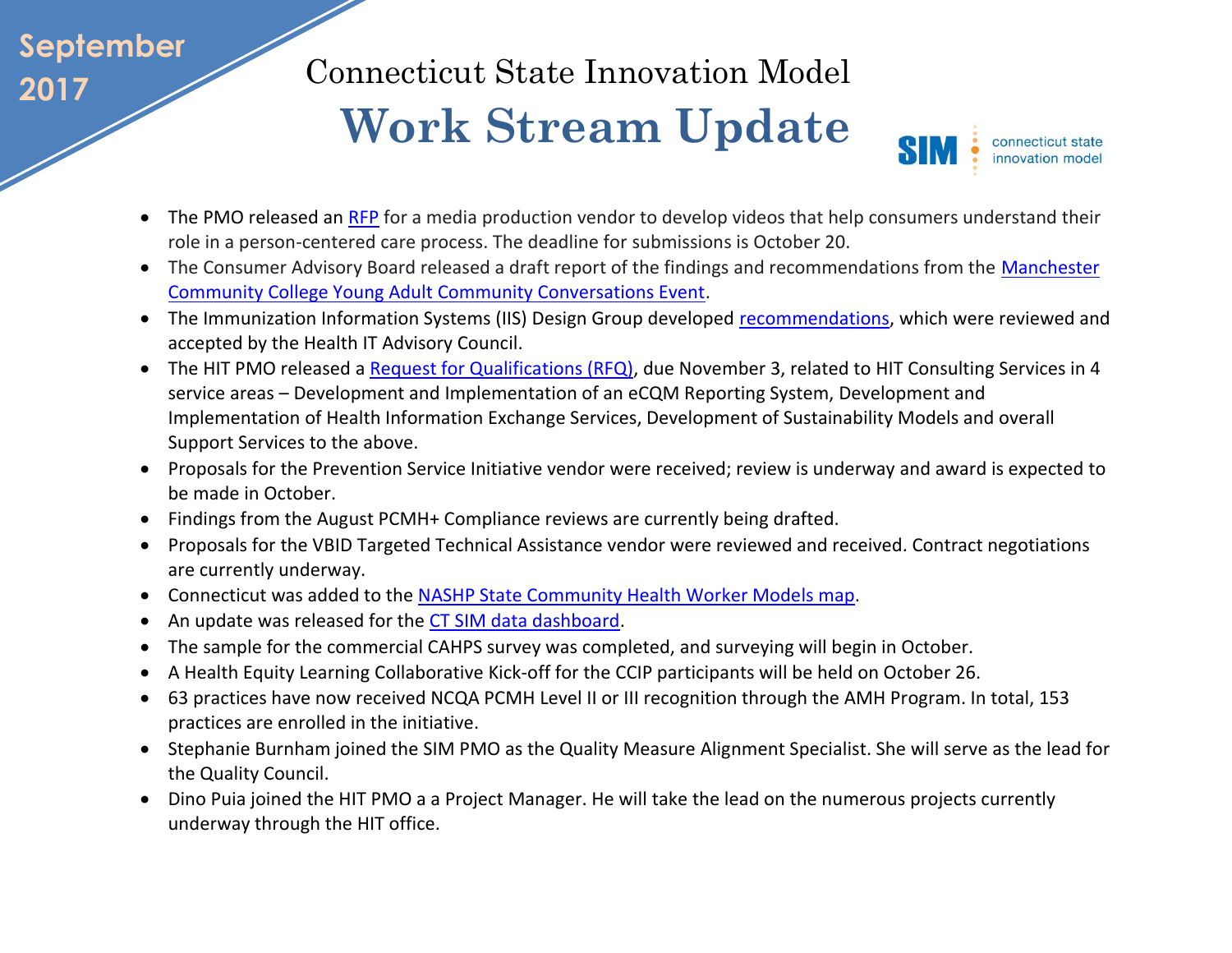| Council/<br><b>Work Stream</b>                                                   | <b>Major</b><br><b>Topics</b><br><b>Covered</b> | Progress/<br><b>Outputs</b>                                                                                                                                                                                         | <b>Next Steps</b>                                                                                                                                                                                                                                                                                            | <b>Upcoming</b><br><b>Meetings</b> |
|----------------------------------------------------------------------------------|-------------------------------------------------|---------------------------------------------------------------------------------------------------------------------------------------------------------------------------------------------------------------------|--------------------------------------------------------------------------------------------------------------------------------------------------------------------------------------------------------------------------------------------------------------------------------------------------------------|------------------------------------|
|                                                                                  |                                                 |                                                                                                                                                                                                                     |                                                                                                                                                                                                                                                                                                              |                                    |
| <b>Healthcare</b><br><b>Innovation</b><br><b>Steering</b><br>Committee<br>(HISC) |                                                 | • No September meeting                                                                                                                                                                                              | • Receive updates from PCMH+<br><b>Participating Entities</b><br>• Review public comment and<br>approve the updated VBID<br>templates<br>• Review Public Comment and<br>approve the Report of CHW<br><b>Advisory Committee</b><br>• Provide input on the development<br>of Health Enhancement<br>Communities | 10/12/17<br>11/9/17                |
| Consumer<br><b>Advisory Board</b><br>(CAB)                                       | <b>Consumer</b><br><b>Engagement</b>            | • Recommended consumer representatives to the<br><b>Health Care Cabinet Prescription Drug Workgroups</b><br>Identified key findings from the Manchester<br>$\bullet$<br>Community College consumer engagement event | • Review CHW Advisory Committee<br>Report and provide feedback<br>• Identify collaboration opportunities<br>with Choosing Wisely<br>• Identify key findings and<br>recommendations from the KASA<br>Youth Forum Listening Session                                                                            | 10/10/17<br>11/7/17                |
| <b>Practice</b><br><b>Transformation</b><br><b>Task Force</b><br>(PTTF)          | <b>AMH</b><br><b>PCPM</b>                       | • No September Meeting                                                                                                                                                                                              | • Review and discuss changes to the<br><b>AMH Program</b><br>• Receive updates on CCIP Progress<br>and discuss need for program<br>adjustments                                                                                                                                                               | 10/3/17<br>12/12/17                |

 $\begin{array}{c} \text{\textcolor{red}{\textbf{+}}} & \text{Population} \\ \text{Health} \end{array}$ 

 $\overline{\phantom{a}}$  Health Equity  $\leftarrow$  Healthcare Quality

 $\leftarrow$  Consumer Empowerment

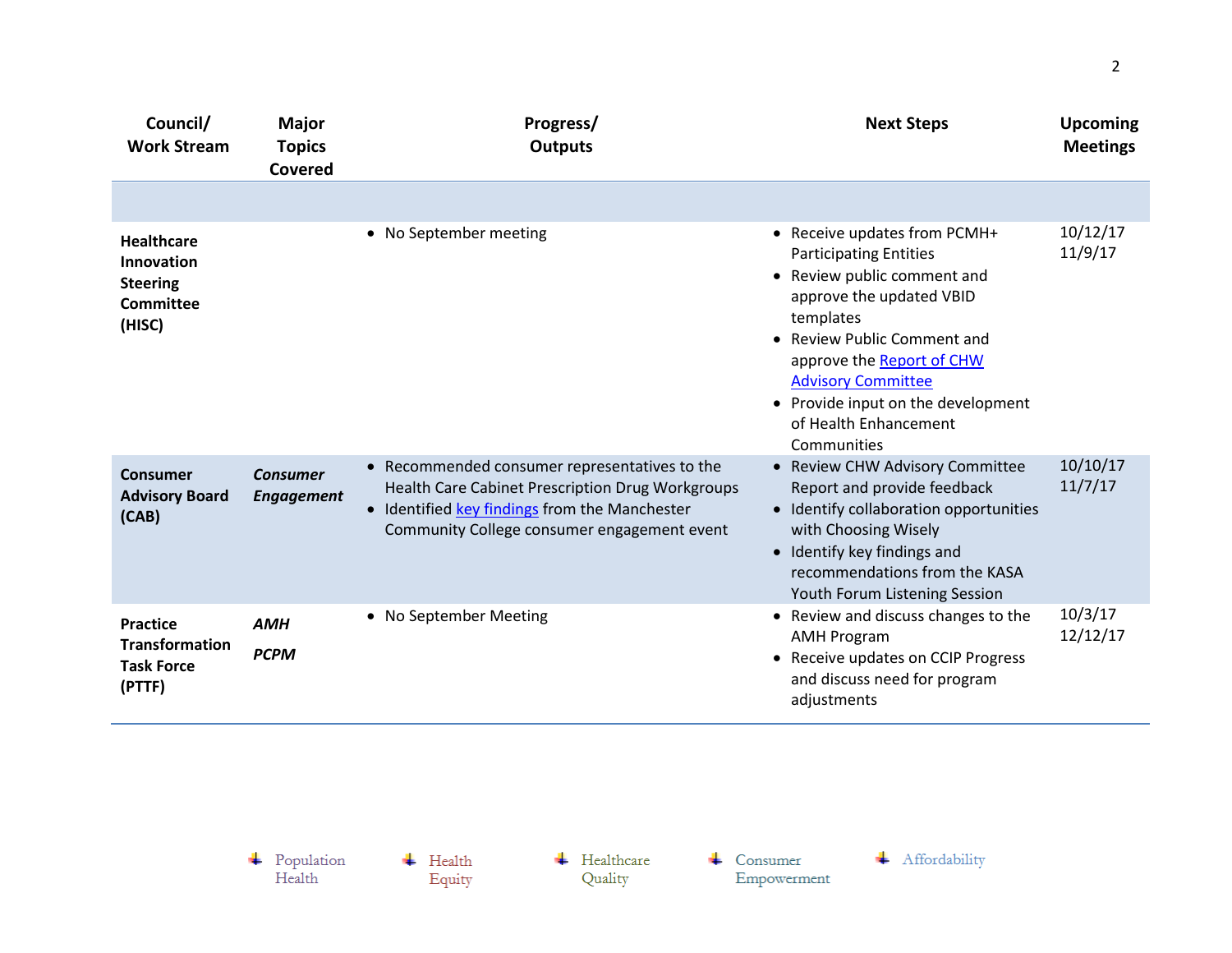| submitted by December.<br>The HIE Use Case Design Group continued to meet<br>and plans to present their recommendations (or<br>Wave 1 implementation) at the Oct Health IT<br>Advisory Council. The Design Group continues to<br>refine the use cases to those that they deem to<br>have a significant value and can be supported by<br>state shared services.<br>The HIT PMO has developed a Request for<br>$\bullet$<br><b>Qualifications (RFQ)</b> related to HIT Consulting<br>Services in 4 service areas - Development and<br>Implementation of an eCQM Reporting System,<br>Development and Implementation of Health<br>Information Exchange Services, Development of<br>Sustainability Models and overall Support Services<br>to the above.<br>The HITO presented at the quarterly meeting of the<br>federally qualified health centers CIO forum in<br>September, per requests from the July stakeholder<br>forum event. This review was well received and<br>engaging across participants. | 10/19/17<br>Continue to facilitate the monthly<br>$\bullet$<br><b>Health IT Advisory Council</b><br>Meetings.<br><b>Continue HIE Entity Planning</b><br>$\bullet$<br>Finalize the functional<br>$\bullet$<br>requirements for the HIE shared<br>services, eCQM solution and use<br>case technical needs.<br>Continue to develop an IAPD that<br>$\bullet$<br>will support IIS implementation<br>and connectivity with the HIE as<br>well as the HIE Shared Services.<br>The UConn School of Nursing<br>$\bullet$<br>AIMS team will finalize a<br>technology matrix that will<br>provide the framework for<br>describing and targeting the use of<br>technology services that cross<br>each of the use cases.<br>Complete the HIT portion of the<br>yearly SIM Operations Plan and<br>Budget. |  |
|------------------------------------------------------------------------------------------------------------------------------------------------------------------------------------------------------------------------------------------------------------------------------------------------------------------------------------------------------------------------------------------------------------------------------------------------------------------------------------------------------------------------------------------------------------------------------------------------------------------------------------------------------------------------------------------------------------------------------------------------------------------------------------------------------------------------------------------------------------------------------------------------------------------------------------------------------------------------------------------------------|----------------------------------------------------------------------------------------------------------------------------------------------------------------------------------------------------------------------------------------------------------------------------------------------------------------------------------------------------------------------------------------------------------------------------------------------------------------------------------------------------------------------------------------------------------------------------------------------------------------------------------------------------------------------------------------------------------------------------------------------------------------------------------------------|--|
|------------------------------------------------------------------------------------------------------------------------------------------------------------------------------------------------------------------------------------------------------------------------------------------------------------------------------------------------------------------------------------------------------------------------------------------------------------------------------------------------------------------------------------------------------------------------------------------------------------------------------------------------------------------------------------------------------------------------------------------------------------------------------------------------------------------------------------------------------------------------------------------------------------------------------------------------------------------------------------------------------|----------------------------------------------------------------------------------------------------------------------------------------------------------------------------------------------------------------------------------------------------------------------------------------------------------------------------------------------------------------------------------------------------------------------------------------------------------------------------------------------------------------------------------------------------------------------------------------------------------------------------------------------------------------------------------------------------------------------------------------------------------------------------------------------|--|

 $\begin{tabular}{c} \textbf{+} \quad Population \\ Health \end{tabular}$ 

 $\overline{\phantom{a}}$  Health Equity  $\leftarrow$  Healthcare Quality

 $\leftarrow$  Consumer Empowerment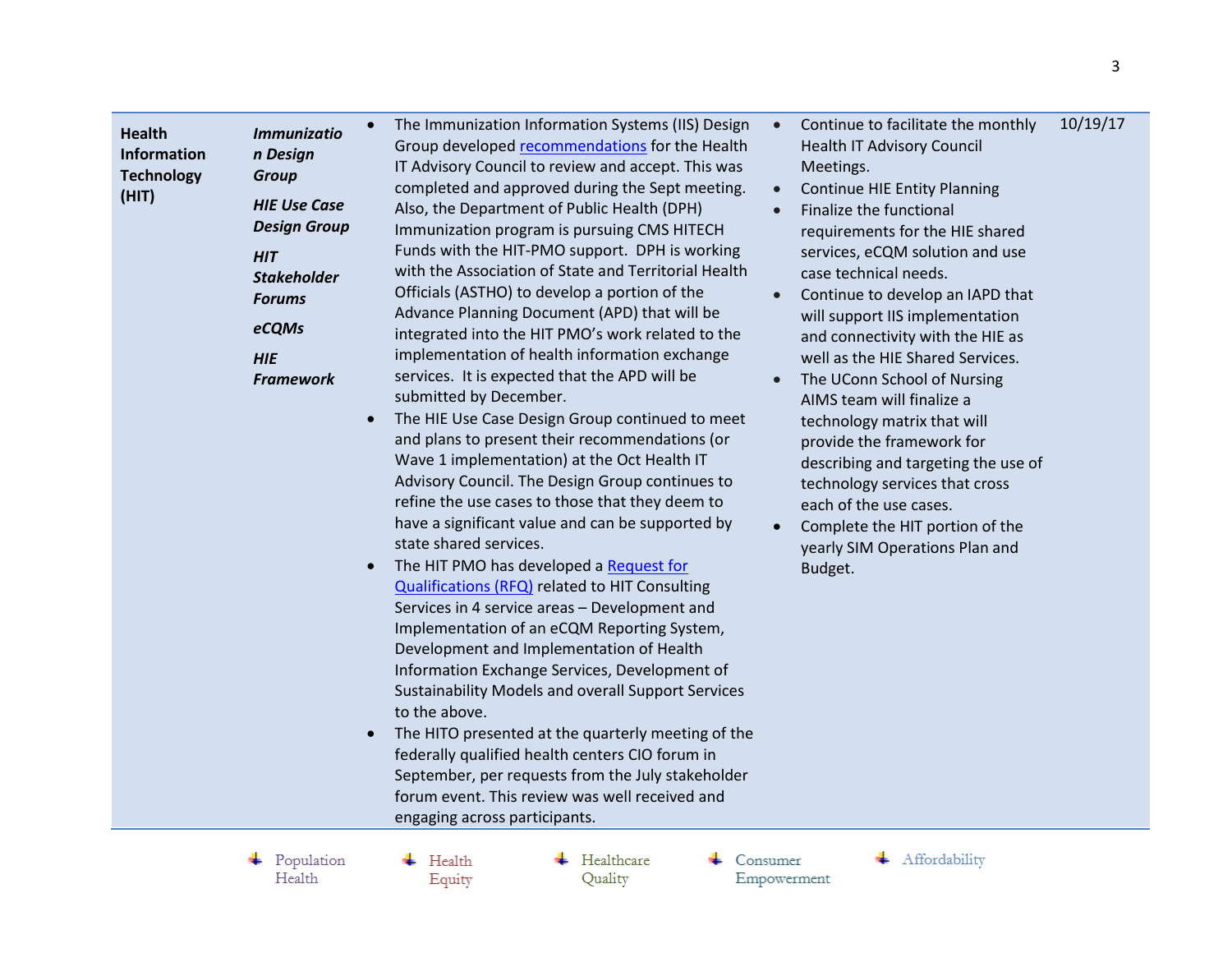|                                                                                             |                                                        | Continued work with UCONN School of Nursing<br>AIMS to develop a technical architecture to support<br>the framework for the HIE Solution. It is<br>anticipated that the technical architecture will<br>develop standards and technical infrastructure that<br>will be scalable to support layering of various HIT<br>Services on its backbone.                                                                                                                                                         |                                                                                                                                                                                                                                                                                                                                                                                           |          |
|---------------------------------------------------------------------------------------------|--------------------------------------------------------|--------------------------------------------------------------------------------------------------------------------------------------------------------------------------------------------------------------------------------------------------------------------------------------------------------------------------------------------------------------------------------------------------------------------------------------------------------------------------------------------------------|-------------------------------------------------------------------------------------------------------------------------------------------------------------------------------------------------------------------------------------------------------------------------------------------------------------------------------------------------------------------------------------------|----------|
| <b>Quality Council</b><br>(QC)                                                              | Core<br>Measures/<br><b>Public</b><br><b>Scorecard</b> | • Introduced new SIM PMO Quality Measure Alignment<br>lead, Stephanie Burnham<br>• Reviewed framework and plan for fall 2017 and<br>beyond, including review of core measure set and<br>select additional measures<br>• Received update on Clinical Quality Measure<br>production from CT HITO, Allan Hackney                                                                                                                                                                                          | • Begin review of core measure set                                                                                                                                                                                                                                                                                                                                                        | 11/8/17  |
| Care<br><b>Management</b><br><b>Committee</b><br>(CMC)<br>(A sub-<br>committee of<br>MAPOC) | <b>PCMH+</b>                                           | • Attended September MAPOC work session to discuss<br>underservice mitigation strategy                                                                                                                                                                                                                                                                                                                                                                                                                 | • Provide updates at November<br><b>MAPOC CMC meeting</b>                                                                                                                                                                                                                                                                                                                                 | 11/8/17  |
| <b>Population</b><br><b>Health Planning</b><br>(DPH)                                        | <b>PSI</b><br><b>HEC</b><br><b>BRFSS</b>               | • Completed a survey on community health<br>collaboratives in CT. Results were analyzed by HRiA<br>and a report finalized.<br>• Population Health Council meetings postponed.<br>Meetings will resume after new HEC planner<br>consultant is on board.<br>• A PSI Technical Assistance RFP was released. Several<br>applications were received. Review of proposals and<br>award will occur during October.<br>• RFP planning and review is underway to solicit an<br>HEC planning support consultant. | • Further analysis of survey findings<br>in context with other available<br>information (CHNAs) about<br>community activities for health<br>improvement.<br>• Selection of the PSI TA vendor in<br>response to proposals. Identify<br>CBOs and ACOs that are prepared<br>to participate.<br>• Finalize review team edits and<br>release the RFP to select the HEC<br>planning consultant. | 11/30/17 |
|                                                                                             | Population<br>Health                                   | Healthcare<br>Health<br>Quality<br>Equity                                                                                                                                                                                                                                                                                                                                                                                                                                                              | Affordability<br>Consumer<br>Empowerment                                                                                                                                                                                                                                                                                                                                                  |          |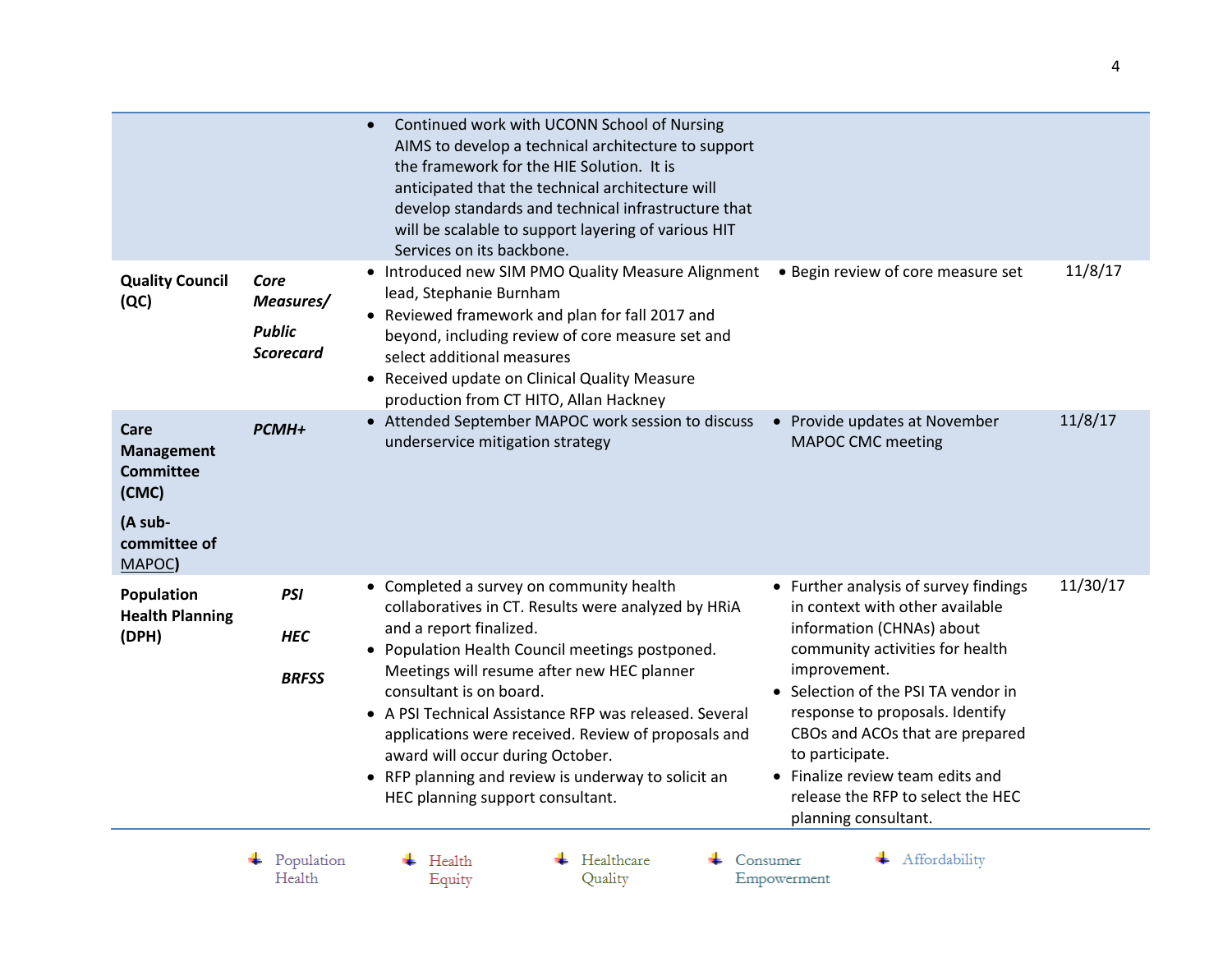| Person<br><b>Centered</b><br><b>Medical Home</b><br>Plus (PCMH+, | • A discussion about the impact of health reforms and<br>SIM initiatives on the State Health Improvement Plan<br>was initiated among members of the Health Systems<br>workgroup of the SHIP coalition.<br>• A CT BRFSS RFP has been awarded to ICF Macro, Inc.<br>to conduct next year's survey. The BRFSS team<br>started preparing the 2016 BRFSS summary report.<br>• BRFSS team started to plan a special health report<br>for the Medicaid and Medicare population focusing<br>on health related topics, such as health related risk<br>behaviors, preventive practice, and chronic<br>conditions, among this special population.<br>• The BRFSS team held meetings to propose<br>modules/state added questions for the 2018 BRFSS<br>survey. Questions of interest to the SIM project<br>relating to asthma, diabetes and social context will<br>all be included in next year's questionnaire.<br>• An improved method for estimating small population<br>counts in subgroups by town, age, sex, race, and<br>Hispanic Ethnicity has been selected and is being<br>implemented.<br>• Continued working through the Performance Year 1<br>work plan<br>• DSS is currently updating Wave 2 RFP draft<br>• Compliance reviews being drafted | • Topics for the special BRFSS report<br>about Medicaid and Medicare<br>population will be reviewed with<br>the SIM/DPH team.<br>• A list of state added questions will<br>be sent to ICF for timing.<br>• Continue refining Wave 2 RFP draft<br>• Summarize findings from<br>compliance onsite reviews | N/A                        |
|------------------------------------------------------------------|------------------------------------------------------------------------------------------------------------------------------------------------------------------------------------------------------------------------------------------------------------------------------------------------------------------------------------------------------------------------------------------------------------------------------------------------------------------------------------------------------------------------------------------------------------------------------------------------------------------------------------------------------------------------------------------------------------------------------------------------------------------------------------------------------------------------------------------------------------------------------------------------------------------------------------------------------------------------------------------------------------------------------------------------------------------------------------------------------------------------------------------------------------------------------------------------------------------------------------------------|---------------------------------------------------------------------------------------------------------------------------------------------------------------------------------------------------------------------------------------------------------------------------------------------------------|----------------------------|
| formerly<br><b>MQISSP)</b>                                       | • PE monthly reports submitted and in review                                                                                                                                                                                                                                                                                                                                                                                                                                                                                                                                                                                                                                                                                                                                                                                                                                                                                                                                                                                                                                                                                                                                                                                                   |                                                                                                                                                                                                                                                                                                         |                            |
| Value-based<br><b>Insurance</b><br><b>Design</b>                 | • Participated in employer engagement events,<br>including the CT AHU Benefit Brokers Benefair and a<br><b>SHRM State Council VBID Webinar.</b><br>• Continued assessing strategies for working with<br>universities, unions, and human resources specialists                                                                                                                                                                                                                                                                                                                                                                                                                                                                                                                                                                                                                                                                                                                                                                                                                                                                                                                                                                                  | Present updated VBID templates to<br><b>Steering Committee for final</b><br>approval.<br>• Review Dr. Braithwaite's model<br>assessing the impact of VBID plan                                                                                                                                          | No<br>upcoming<br>meetings |

 $\begin{tabular}{c} \textbf{4} \quad Population \\ Health \end{tabular}$ 

 $\leftarrow$  Health Equity  $\leftarrow$  Healthcare Quality

 $\leftarrow$  Consumer Empowerment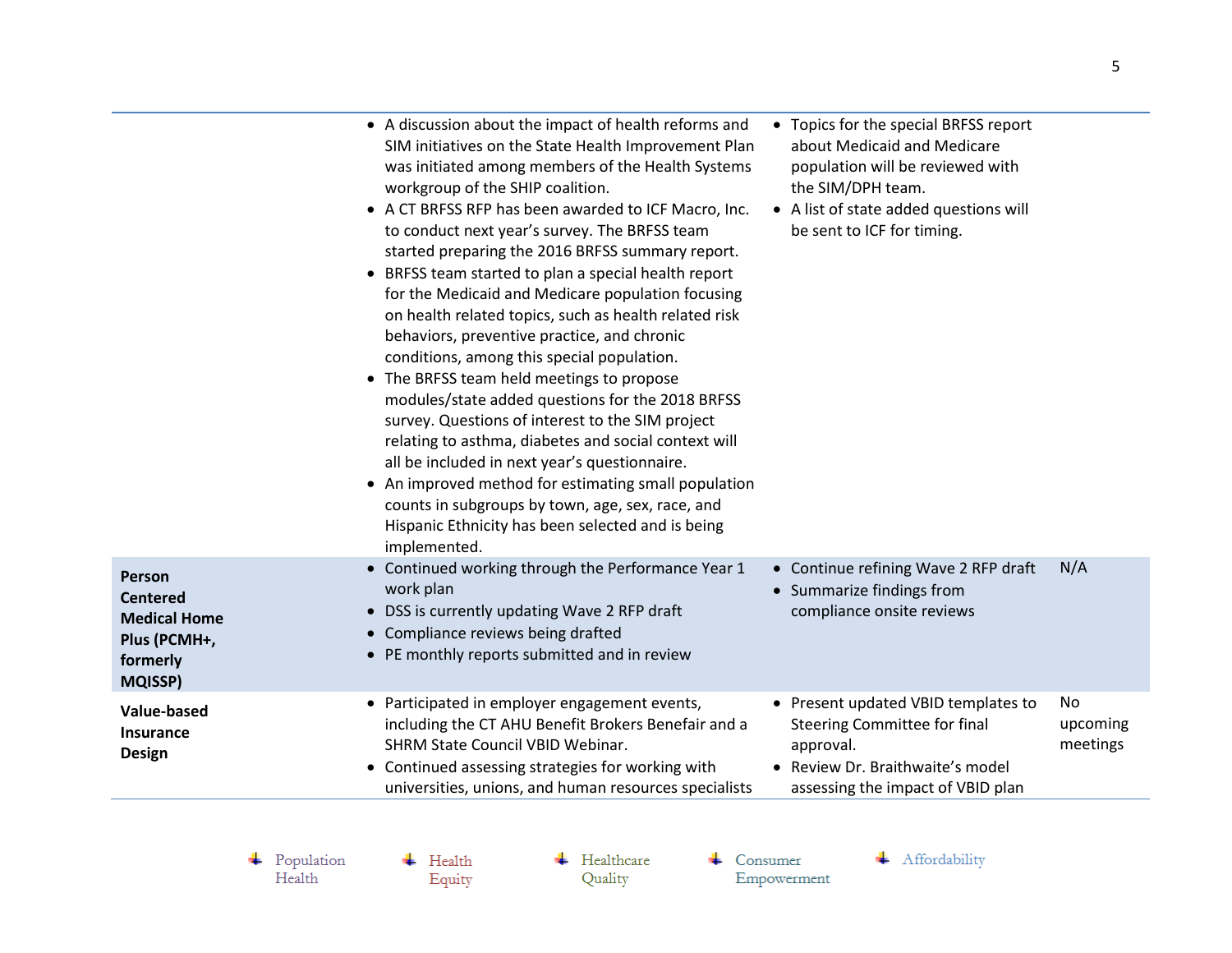|                                                                              |                                            | to promote VBID uptake. Continued scheduling<br>events for October-November.<br>• Continued working on a strategy for an online tool<br>accessible to employers. The tool will allow<br>employers to assess their health insurance needs<br>and generate a VBID plan.<br>• Reviewed RFP proposals for vendor to provide<br>targeted technical assistance to employers<br>interested in implementing VBID. Contract currently<br>under negotiation.                                                                                                                                   | adoption across all CT fully-insured<br>employers.<br>• Complete VBID assessments with all<br>payers and share results with SIM<br>governance                                                                                                                                                                                                                                                                                                   |         |
|------------------------------------------------------------------------------|--------------------------------------------|--------------------------------------------------------------------------------------------------------------------------------------------------------------------------------------------------------------------------------------------------------------------------------------------------------------------------------------------------------------------------------------------------------------------------------------------------------------------------------------------------------------------------------------------------------------------------------------|-------------------------------------------------------------------------------------------------------------------------------------------------------------------------------------------------------------------------------------------------------------------------------------------------------------------------------------------------------------------------------------------------------------------------------------------------|---------|
| <b>UCONN</b><br><b>Community</b><br><b>Health Worker</b><br>(CHW) Initiative | <b>CCIP</b>                                | • Completed final draft of Module 2, "Paving the Way<br>for Successful CHW Integration," with Qualidigm.<br>These will be featured on the CCIP Learning<br>Management System.<br>• Conducted conference calls and in-person meeting<br>with Qualidigm on 9/5, 9/18 and 9/19 to refocus<br>CHW Initiative activities for CCIP PEs.<br>• Met with curriculum consultant and continued<br>modification efforts of the CHW Core Competency<br>curriculum for the CHW Apprenticeship program.<br>• Connecticut was added to the NASHP State<br><b>Community Health Worker Models map.</b> | • Meet with Qualidigm and CCIP PEs<br>to develop and implement a plan<br>for TA for CHW integration.<br>Revise Module 3, "Are You Ready<br>for Change?" and submit next draft<br>to Qualidigm for review.<br>• Continue modifying best practice<br>manuals and CHW Core<br>Competency curriculum and submit<br>to PMO for review when complete.<br>• Plan for upcoming CHW Advisory<br>Committee meeting to discuss<br>pathway to certification | 11/2/17 |
| <b>UCONN</b><br><b>Evaluation</b>                                            | <b>Dashboard</b>                           | • Published 10/1/17 dashboard<br>• Began data acquisition efforts for 1/1/18 dashboard<br>including communications with payers about APM<br>survey completion scheduling of calls with payers<br>• Added evaluation and data acquisition status pages<br>to dashboard                                                                                                                                                                                                                                                                                                                | • Continue data acquisition and<br>analysis for 1/1/18<br>• Receive APCD data<br>• Review dashboard measures for<br>alignment with AY3 operational<br>plan                                                                                                                                                                                                                                                                                      | N/A     |
|                                                                              | Care<br><b>Experience</b><br><b>Survey</b> | • Finalized sample for commercial CAHPS<br>• Continued with development of coding and reporting<br>plan for Medicaid CAHPS                                                                                                                                                                                                                                                                                                                                                                                                                                                           | • Launch commercial CAHPS survey                                                                                                                                                                                                                                                                                                                                                                                                                |         |
|                                                                              | Population<br>Health                       | Healthcare<br>Health<br>Quality<br>Equity                                                                                                                                                                                                                                                                                                                                                                                                                                                                                                                                            | Affordability<br>Consumer<br>Empowerment                                                                                                                                                                                                                                                                                                                                                                                                        |         |

Equity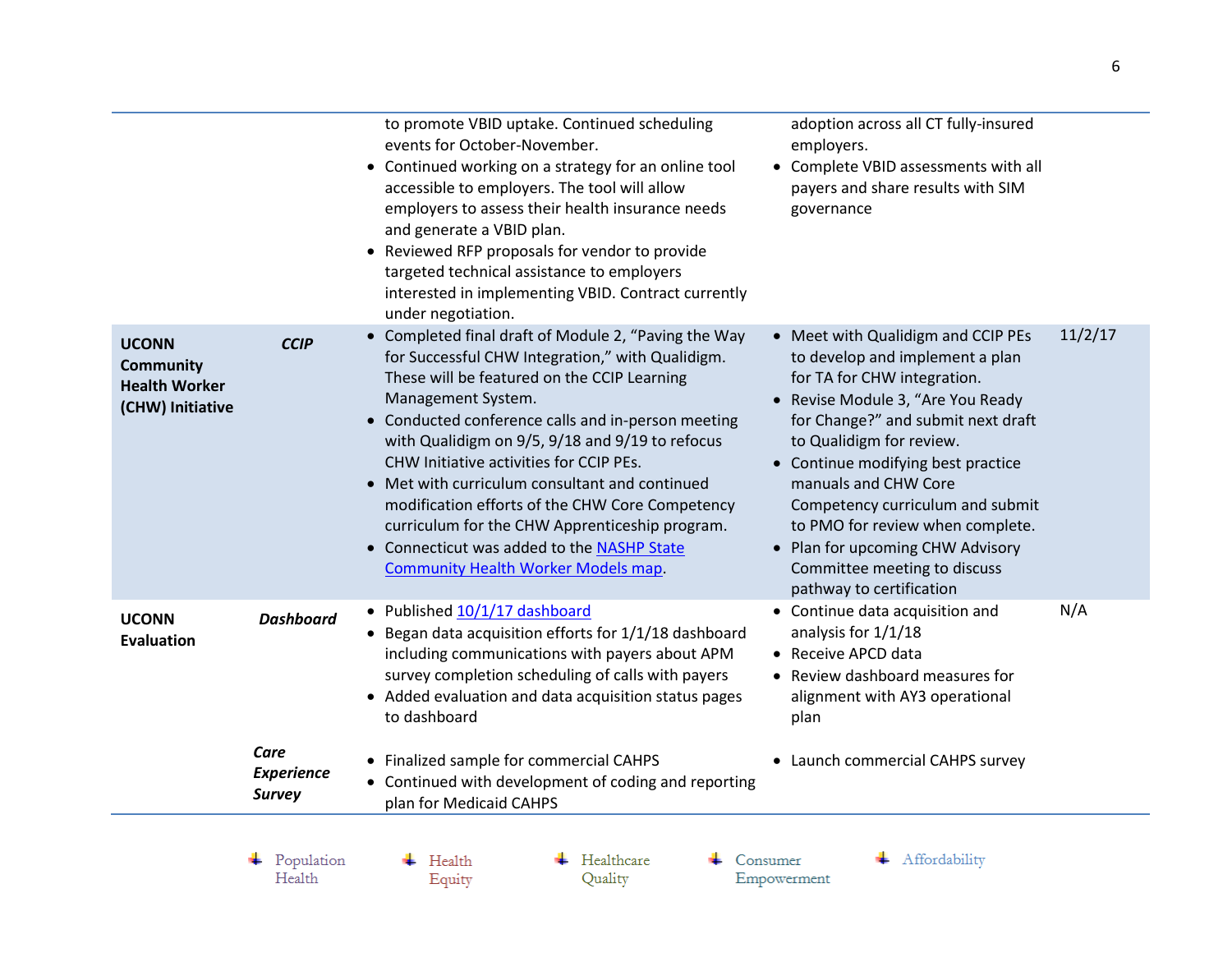|                                                                   | <b>Public</b><br><b>Scorecard</b>           | • Continued user interface option assessment with<br>state partners<br>• Began scorecard presentation plan<br>• Began research into characteristics of rated entities<br>• Obtained measure definitions and began code<br>construction                                                                                                                                             | • Continue assessment of user<br>interface options, presentation plan<br>and research of rated entities<br>• Continue with measure code<br>construction<br>• Begin review and structuring of<br>APCD data |     |
|-------------------------------------------------------------------|---------------------------------------------|------------------------------------------------------------------------------------------------------------------------------------------------------------------------------------------------------------------------------------------------------------------------------------------------------------------------------------------------------------------------------------|-----------------------------------------------------------------------------------------------------------------------------------------------------------------------------------------------------------|-----|
|                                                                   | <b>Reporting to</b><br><b>CMMI</b>          | • Attended monthly call with National Evaluators<br>• Continued data acquisition efforts for metric<br>reporting                                                                                                                                                                                                                                                                   | • Attend monthly call with National<br>Evaluators<br>• Continue data acquisition activities<br>for required reporting                                                                                     |     |
| <b>Community and</b><br><b>Clinical</b><br>Integration<br>Program | <b>Health Equity</b>                        | • Developed agenda and materials for upcoming<br>Health Equity Learning Collaborative kickoff on<br>October 26<br>• Worked on development of PE-specific quality<br>measures which should be completed in October<br>• Continued developing a strategy for launching the<br>Community Health Collaboratives by building on the<br>existing collaborative structures in each region | • Finalize Plan for and launch<br>Community Health Collaboratives in<br>each key region- Bridgeport, New<br>Haven, and Middletown.<br>• Host Health Equity Learning<br>Collaborative kickoff              | N/A |
| Advanced<br><b>Medical Home</b><br>Program                        |                                             | • Completed AMH recruitment with a total of 153<br>practices.<br>• Qualidigm continued providing technical assistance<br>to the AMH practices in both the state-funded Pilot<br>and Federally-funded cohorts.<br>• To date, 63 practices have received NCQA Level 2 or<br>3 PCMH recognition.                                                                                      | • Continue providing technical<br>assistance to the enrolled practices.                                                                                                                                   | N/A |
| Program<br><b>Management</b><br>Office (PMO)                      | <b>Operational</b><br>Plan<br><b>Budget</b> | • Continued drafting Operational Plan for Award Year<br>3. A draft of the Operational Plan will be submitted<br>to CMMI by November 1, with a final version due by<br>December 1.                                                                                                                                                                                                  | • Complete Award Year 3 Operational<br>Plan.                                                                                                                                                              | N/A |
|                                                                   |                                             |                                                                                                                                                                                                                                                                                                                                                                                    |                                                                                                                                                                                                           |     |

 $\begin{array}{c} \text{\textcolor{red}{\textbf{+}}} & \text{Population} \\ \text{Health} \end{array}$ 

 $\overline{\phantom{a}}$  Health Equity  $\leftarrow$  Healthcare Quality

 $\leftarrow$  Consumer Empowerment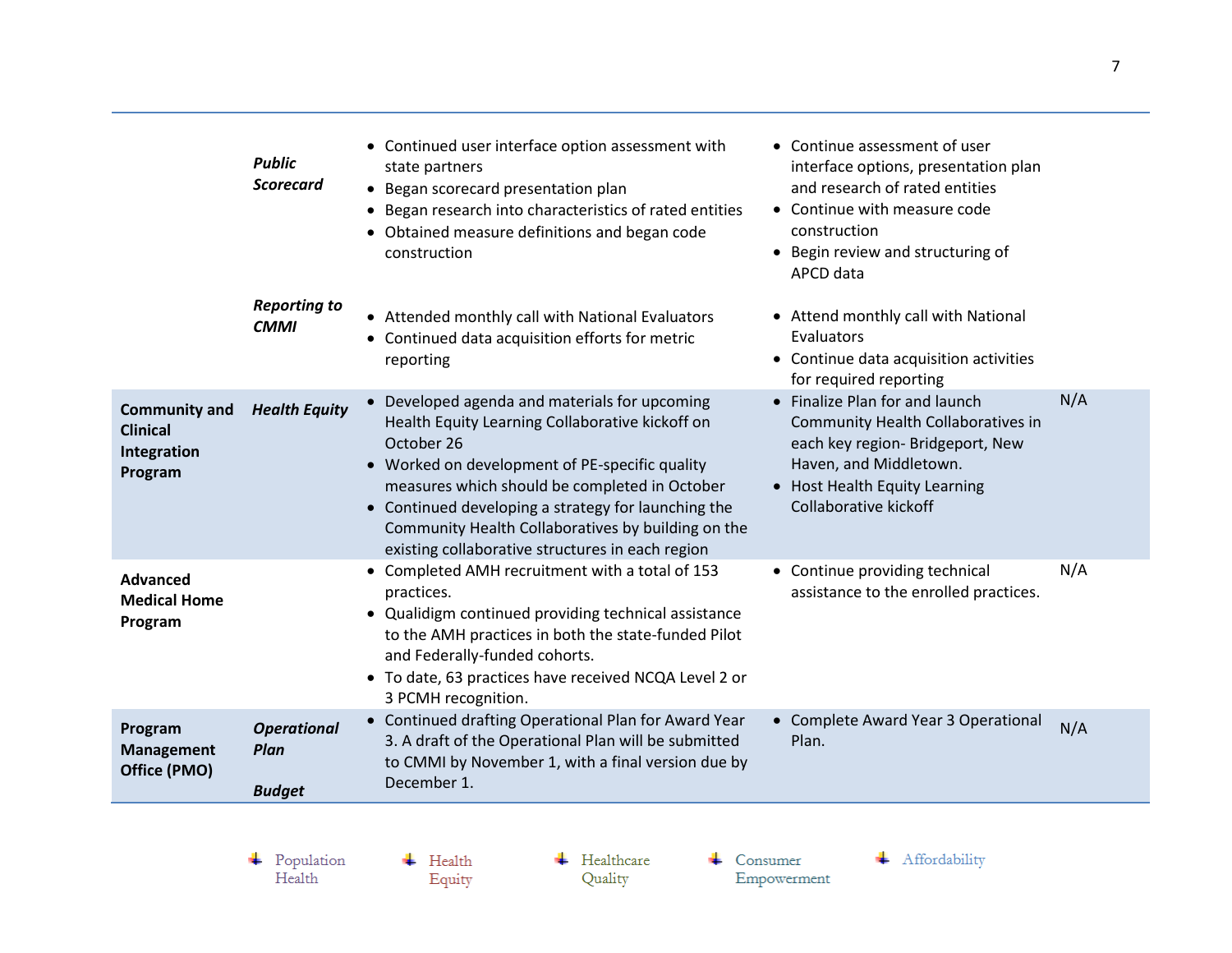Amended all MOAs and release of funds requests to align with no-cost extension approval. The approved no-cost extension extends the end date of Award Year 2 through January 31, 2018.

## **ACRONYMS**

| <b>ACRONYMS</b>                                            | <b>LMS</b> - Learning Management System for CCIP            |
|------------------------------------------------------------|-------------------------------------------------------------|
| APCD - All-Payers Claims Database                          | <b>MAPOC</b> - Medical Assistance Program Oversight Council |
| <b>AHCT</b> - Access Health Connecticut                    | MOA - Memorandum of Agreement                               |
| <b>BRFSS</b> - Behavioral Risk Factor Surveillance System  | MQISSP - Medicaid Quality Improvement and Shared Savings    |
| <b>CAB</b> - Consumer Advisory Board                       | Program                                                     |
| <b>CCIP</b> - Clinical & Community Integration Program     | <b>PCMH</b> - Patient Centered Medical Home                 |
| <b>CHW</b> - Community Health Worker                       | <b>PCMH+</b> – Patient Centered Medical Home Plus           |
| <b>CMC</b> - Care Management Committee                     | <b>PMO</b> - Program Management Office                      |
| <b>CMMI-Center for Medicare &amp; Medicaid Innovations</b> | <b>PTTF</b> – Practice Transformation Task Force            |
| <b>DPH</b> - Department of Public Health                   | QC - Quality Council                                        |
| <b>DSS</b> - Department of Social Services                 | <b>SIM</b> - State Innovation Model                         |
| <b>EAC</b> – Equity and Access Council                     | <b>FQHC</b> - Federally Qualified Health Center             |
| <b>EHR</b> - Electronic Health Record                      | <b>RFP</b> – Request for Proposals                          |
| HISC - Healthcare Innovation Steering Committee            | <b>OSC</b> – Office of the State Comptroller                |
| HIT - Health Information Technology                        | VBID - Value-based Insurance Design                         |

 $\leftarrow$  Health

Equity

 $\leftarrow$  Healthcare Quality

 $\leftarrow$  Consumer Empowerment